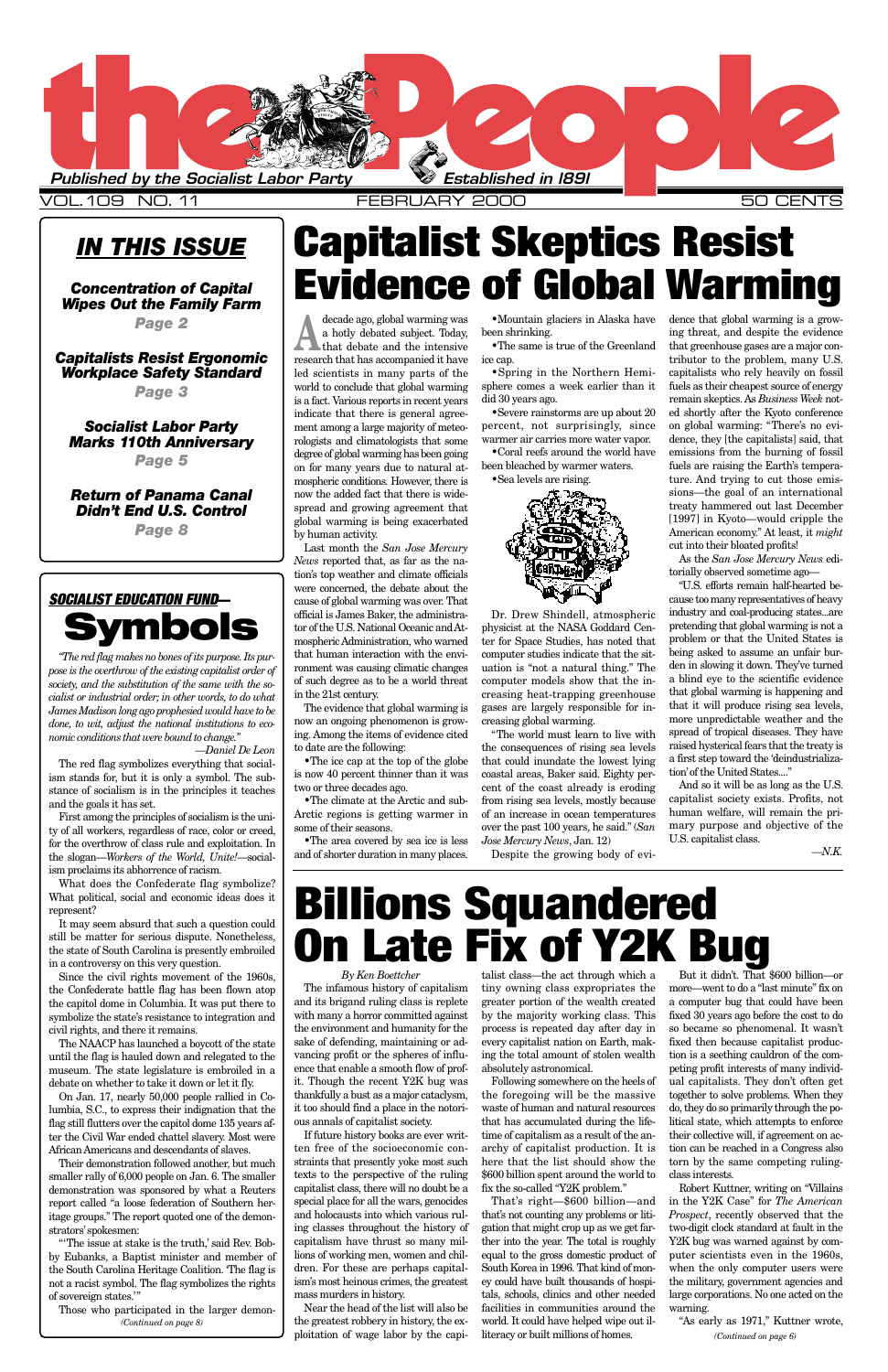*By Nathan Karp* **Despite claims that a record expansion has spread good fortune and affluence to all sectors of the econ**sion has spread good fortune and omy during the past decade, the important agriculture industry has been sinking deeper and deeper into the doldrums. Even the federal government's \$22.5 billion aid package has failed to prevent the industry's decline, and the prospect of another multibillion-dollar federal aid package is not likely to change the industry's troubled picture.

The total of 1,925,300 is the lowest since 1850, the year Millard Fillmore succeeded Zachary Taylor as president...."

The number of farms in the United States has been in decline since the Great Depression. Through "good" times and bad, through succeeding waves of "prosperity" and crisis, nothing has stemmed the tide. In November 1994, for example, the Associated Press (AP) reported that the number of farms had slipped below "2 million for the first time since the Civil War." That particular report, which was based on the federal government's 1992 Census of Agriculture, added that:

According to the same 1994 AP report, "The number [of farms] peaked at 6.8 million in 1935." Thereafter, the drop began. By 1947, the number had fallen to 5.9 million, a loss of 900,000 units. The decline continued during the next decade, accelerated by a growing concentration of land resources, ever-increasing mechanization of farm machinery, better seeds and improved farming methods. By 1958, the number of farms was down to 4.8 million—a loss of 1.1 million. Understandably, most of the lost farms were the smaller units, the "family farms" and the so-called independent farmers that were unable to compete with the new and large "farm factories" that were increasingly dominate in all phases of the agriculture industry.

Even these developments were just the



In 1980, the layer providence in the United **CARDS AV AN** focker, the population storals at less than 3 yesters, in 1939, the synthet of lares in the Untof Duter pasked at C.S. william

beginning. During the next 34 years, the decline was truly spectacular. From 1958 to 1992, 2.8 million farms were wiped out!

The decline apparently continues. For example, in Illinois, which had over 100,000 farms in the early 1980s, there were only 73,000 in 1997, a 28 percent drop.

Last November, in a lengthy article on what it called the "new agriculture," *The New York Times* reported that, "The nation's largest farms—those with more than \$250,000 in sales—now account for more than 72 percent of all agricultural sales, up from 53 percent a decade ago." Such concentration exists not only with regard to crops, it prevails in all other agricultural sectors. "The concentration," the *Times* noted, "is staggering," and it added: "More than a fifth of the nation's pork is now slaughtered at one company. Four big companies now control about 70 percent of all cattle slaughter, up from 39 percent in 1985, according to the government." (Nov. 28)

G. Allen Andreas, chairman and chief executive officer of the huge Archer Daniels Midland Co., explains this rapid concentration and corporate growth as follows: "The competitiveness of the world's global food marketing system has driven

many of us together to form stronger blocs." That is certainly a bland description of the ruthless process during which many small farms are swallowed up or simply forced out of existence. Many farm groups have expressed concern that the resulting large agriculture conglomerates stifle competition and will doom the family farms.

#### Family Farms Eliminated

The fact is that the family farms have been largely eliminated already. Now fighting for survival are the so-called independent farmers. They are hardly operators of small family farms of 40 or 50 acres or so. The *Times* offers an example of an Illinois farmer who owns and farms 700 acres. Thanks to good weather, good seed and other favorable factors he anticipates a bumper crop on which he expects to lose as much as \$40,000. "There's just no profit in farming anymore," he says. The figures bear him out at least as far as independent farmers are concerned. According to the *Times, "net* farm income has fallen more than 38 percent since 1997." In Illinois the economic picture is even worse. There the average net farm income in 1998 was \$11,074, down over 80 percent from the 1996 average of \$62,000.

There is little doubt that a large percentage of America's 1.9 million farmers will face tough times in the days and months ahead. Those farmers' economic problems severely impact those companies that build and sell them farm equipment. Already the demand for farm equipment during the past year had declined generally by 40 percent. The demand for the really big pieces of equipment was down even more. Also negatively affected are those companies that sell seed, chemicals, feed for livestock, etc. The results all along the line are cutbacks in production, mergers, restructuring, employee layoffs, etc.

Under capitalism, the concentration and extensive mechanization of an industry brings misery and hardship to great numbers of workers and their families. The agriculture industry is no exception to this general rule. Yet, as the *Weekly People* explained in an article some time ago, "This concentration of agriculture into fewer, bigger and more efficient units is a process Socialists welcome [in principle]. The giant farms are run like factories. They are manned from top to bottom by workers. Therefore, they will be far easier to take over and integrate into the socialist system.

"For the agricultural industry will have to be taken over in the same way that the textile, or the steel, or the transportation industries are taken over—by the workers who run it, organized on Socialist Industrial Union lines....They will [then] be managed...democratically through Socialist Industrial Union councils. And their continued mechanization, instead of bringing disaster to individuals and families,

the People

الزامرية والمتار

### **Read the Paper That's** In a Class by Itself. **The Working Class.**

### Read the People.

#### *By B.G.*

It has often been said that a society can best be judged by the way it treats its most unfortunate members. Under capitalism, there are always an abundance of unfortunates whose drastic social and economic conditions are a reflection of the inequali-

ties bred by capitalism itself. Among these, by far the most wretched are those who have not made it to the first rung on the

social and economic ladder, or who once having climbed that far have now slipped into oblivion. These are the homeless, who sleep on the streets, or under bridges, or in train stations, or in abandoned buildings, and who search for their fortunes in trash cans and from handouts by compassionate

passersby.

The homeless are people with a multitude of problems. A large percentage are emotionally disturbed. The National Coalition for the Homeless (NCH) cites a study estimating that "20–25 percent of the single adult homeless population suffers from some form of severe and persistent mental illness." States and cities have been saving money for years by closing their mental hospitals and dumping the inmates out to fend for themselves. These cannot hold onto jobs without oversight and treatment if their conditions are mild, and not at all for the more seriously sick. Others on the streets are alcoholics and drug addicts who also need treatment. Still others are normal in all respects except that they were low earners who lost their jobs and could no longer pay the rent. Others are single mothers, divorced, abandoned or fleeing from abusive situations, and unable to find jobs and still care for their children.

A disturbing culture of violence against the homeless in our society has been steadily emerging across the country. These unfortunates are more and more being considered as fair game, frequently by thrill- seeking adolescents whose attitudes against these outcasts of society have been formed by bourgeois prejudices that lead them to despise those who can't "make it" in our capitalist system, and by city officials and police who are annoyed by the presence of the homeless and crack down on them, arrest them or hassle them to get lost.

The NCH has so far tallied 29 homeless people killed in 1999 in 11 cities across the country, and six others who barely sur-

## **Concentration of Capital Wipes Out the Family Farm**

#### the People **P.O. Box 218, Mountain View, CA 94042-0218**

#### ❑ **\$2 for a 6-month subscription;** ❑ **\$5 for a 1-year sub** ❑ **\$11 for a 1-year sub by first-class mail**

| $NAME$ $\longrightarrow$ PHONE                                                                                                                                                                                                                                                                                                                                                                                                                                                                                                                                                                              |           |
|-------------------------------------------------------------------------------------------------------------------------------------------------------------------------------------------------------------------------------------------------------------------------------------------------------------------------------------------------------------------------------------------------------------------------------------------------------------------------------------------------------------------------------------------------------------------------------------------------------------|-----------|
|                                                                                                                                                                                                                                                                                                                                                                                                                                                                                                                                                                                                             | APT.      |
| $\text{CITY}\textcolor{red}{\overbrace{\text{CITY}}}\textcolor{red}{\overbrace{\text{CITY}}}\textcolor{red}{\overbrace{\text{CITY}}}\textcolor{red}{\overbrace{\text{CITY}}}\textcolor{red}{\overbrace{\text{CITY}}}\textcolor{red}{\overbrace{\text{CITY}}}\textcolor{red}{\overbrace{\text{CITY}}}\textcolor{red}{\overbrace{\text{CITY}}}\textcolor{red}{\overbrace{\text{CITY}}}\textcolor{red}{\overbrace{\text{CITY}}}\textcolor{red}{\overbrace{\text{CITY}}}\textcolor{red}{\overbrace{\text{CITY}}}\textcolor{red}{\overbrace{\text{CITY}}}\textcolor{red}{\overbrace{\text{CITY}}}\textcolor{red$ | STATE 7IP |
| Make check/money order payable to The People. Allow 4–6 weeks for delivery.                                                                                                                                                                                                                                                                                                                                                                                                                                                                                                                                 |           |
|                                                                                                                                                                                                                                                                                                                                                                                                                                                                                                                                                                                                             |           |



## **Homeless Victimized By Brutalized Youth**



Sam Bortnick for The People

*(Continued on page 7)*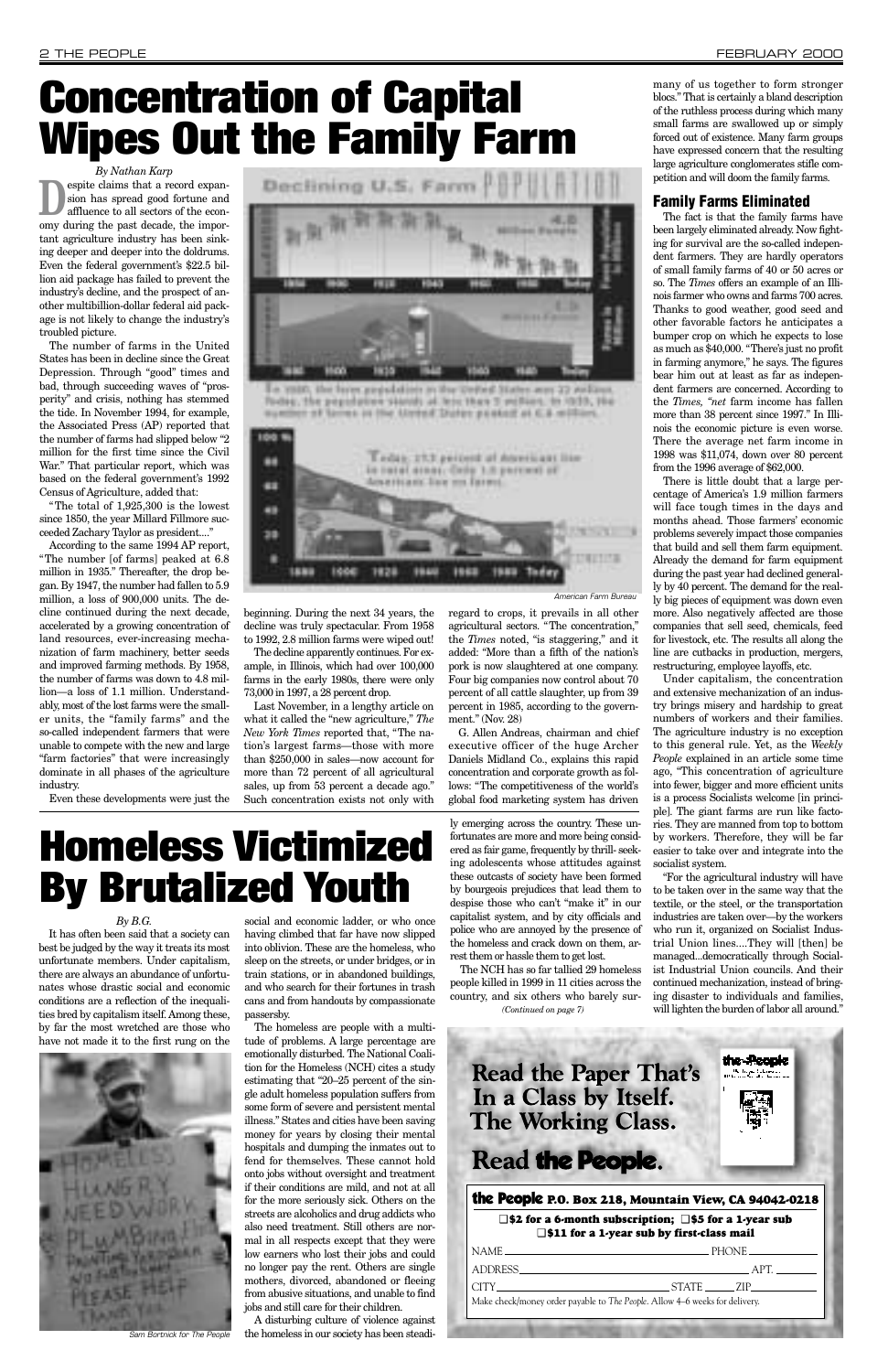*By Ken Boettcher*

**The long-running battle over the establishment of a workplace ergo-**<br>nomics standard is heating up. But tablishment of a workplace ergodon't hold your breath waiting for the nation's workplaces to be free of the repetitive strain and associated musculoskeletal injuries that maim and debilitate hundreds of thousands of workers every year.

This month the first of three public hearings will be held that may lead to the establishment later this year of the Occupational Health and Safety Administration's long-promised "permanent Ergonomics Program Standard." That is, unless opponents of the standard succeed again in blocking it. OSHA began work on an ergonomics standard in 1990, but has been blocked from implementing any such standard by congressional and other action.

As the AFL-CIO notes in a "Fact sheet on RSIs" (repetitive strain injuries) available on its Web site, "...Some employers have launched a campaign to prevent OSHA from taking action....They also are moving to change state laws to make it difficult, or impossible, for injured workers to collect workers' compensation for these injuries. They have formed the National Council on Ergonomics, an industry front group, to block a standard for as long as possible. They do this by arguing that there is no scientific basis for an ergonomics standard and by questioning whether RSIs are related to workplace conditions."

The response of some of these elements to OSHA's announcement last November that it had begun the procedure to implement the standard served to corroborate the AFL-CIO's contention. "There is insuf-



ficient scientific evidence to justify a costly new ergonomics regulation," charged Jerry J. Jasinowski, president of the National Association of Manufacturers. Food Distributors International, a food wholesalers association, estimated that the standard would require its members to spend \$5 billion to reconfigure their warehouses and force some out of business. FDI wants OSHA to wait for the National Academy of Sciences to finish its study of the question, which would be sometime next year.

But the tactic of greeting each new study with a demand for yet another appears, at least regarding this issue, to have worn out its credibility. So far this year it has failed to bear fruit: OSHA's path toward implementing the standard has not been blocked.

That could have something to do with the fact that a mountain of evidence does

indeed exist today to suggest the relationship of work hazards and occupational factors to repetitive strain injuries. As OSHA itself has noted, according to *The New York Times*, "...Hundreds of scientific studies in recent years have produced 'overwhelming evidence' that these injuries are linked to workplace activities."

Opponents also charge that the timing of the proposed standard is politically motivated—to benefit Vice President Gore's campaign for the presidency. "Why the rush?" asked John R. Block, president of Food Distributors International. "The administration wants to finish this regulation before George W. Bush is elected. Vice President Gore owes a lot to labor unions." FDI itself is hardly a disinterested actor in the battle. The food-processing and distribution industry is one of the biggest offenders in the growth of repetitive strain

injuries among U.S. workers.

But Block's observation may have some truth to it. Implementation of the standard is a bit of window-dressing for the capitalist system of exploitation that has long been sought by the lords of the declining U.S. trade union movement, the chieftains of the AFL-CIO. It would be a feather in their cap that could serve to buttress their fraudulent contention that the existing unions serve to defend workers'interests.

That is not to say that the standard would rid U.S. workplaces of repetitive stress injuries. A quick look at the provisions of the proposed standard proves the point. As *Facilities Management News* describes it in a brief on "Ergonomics" under the heading of "Regulations & Government" on its Web site:

"Under the OSHA proposal, about 1.6 million employers would need to implement a basic ergonomics program—assigning someone to be responsible for ergonomics; providing information to employees on the risk of injuries, signs and symptoms to watch for and the importance of reporting problems early; and setting up a system for employees to report signs and symptoms. Full programs would be required only if one or more work-related MSDs [musculoskeletal disorders] actually occurred. The proposal also offers a 'Quick Fix' alternative to setting up a full ergonomics program. Correct a hazard within 90 days, check to see that the fix works and no further action is necessary. In addition, a 'grandfather' clause gives credit to firms that already have effective ergonomics programs in place and are working to correct hazards."

Ergonomics programs would thus be required to cover only those jobs where the risk of MSDs has been shown to exist and related jobs, rather than all jobs at a given workplace. "Workers who need time off the job to recover from the injury could get 90 percent of pay and 100 percent of benefits," according to *Facilities Management News*.

It is this latter provision that irks many capitalists the most. These amoral profit mongers, who pay workers only a fraction of the wealth they create and steal the rest, blanche at the prospect of workers getting paid for staying home or doing light duty on the job.

Even the AFL-CIO recognizes that the proposed standard has its shortcomings. "The draft rule," says an article on the federation's Web site, "covers only general industry—construction, maritime and agriculture are excluded. It applies only to manual handling and production operations and to jobs in other workplaces where a musculoskeletal disorder (defined as an OSHA-recordable case) is identified. Patterns of symptoms or recognized hazards known to cause MSDs do not trigger any action."

*By B.B.* As noted in our December issue, Demo-

cratic presidential aspirant Bill Bradley has latched onto child poverty as an "issue" on which to build his campaign for the Oval Office.

Poverty is not an issue, except in the sense that it is a byproduct of the capital-

ist system. Capitalism is the issue, in this instance as in all others where it is the source of a social problem.

Bradley, however, has no more interest in getting at the true issue than any other politician. He merely points to child poverty to create the impression that he can do something about it. In truth, however, the only thing politicians have ever done about poverty is to manipulate it for their own ends.

The practice is morally reprehensible because there is no material or moral reason why any person, child or adult, should live in poverty today. The productivity of the American working class has long since eliminated any question of there being a shortage of the goods and services needed to eliminate poverty completely. But capitalism squanders so much of what labor creates to line the pockets of a useless and perverse ruling class that millions of working-class Americans go without the bare necessities—even while politicians and other apologists for capitalism boast of "our great prosperity." That is not the worst of it. Capitalism is not simply content to steal food and other necessities from the mouths and the backs of the working-class children whose parents produce the great wealth of the nation. It goes further by manipulating the meaning of poverty with the aid of statistics and formulas designed to hide the truth. These efforts, apart from giving the Bradleys "issues" on which to build election campaigns, give work to statisticians, bureaucrats and others whose main contribution to society is to sweep as many of capitalism's social crimes under the social

rug as their manipulation of formulas and figures make possible. Still, truth has a way of peeking out from under the social rug to make its presence known.

> "In the view of the AFL-CIO," says a "Summary of OSHA's Proposed Ergonomics Program Standard," another document on the federation's Web site, "the proposal is a positive step forward...but needs to be expanded so that all workers are covered, and strengthened to require employers to control hazardous jobs before injuries and illnesses occur." Still, the federation sees enough good in the standard to call OSHA's proposal a "victory." Clearly, the proposed standard contains loopholes sufficient to guarantee that hundreds of thousands of workers each year will be stricken by some form of repetitive strain injury. More than 600,000 workers presently fall victim to them every year, and an estimated 6.1 million workers have suffered from such an injury since 1990, when OSHAfirst proposed a standard. Some large employers who have the resources to implement an extensive program and to correct problems have discovered that investing in such programs can bring higher productivity, less down time *(Continued on page 6) (Continued on page 6)*

A recent article in *The Dallas Morning News* tangentially confirms this. *News* columnist Ira J. Hadnot, writing on "The Politics of Poverty," demonstrates that, "Determining who is poor in America is more than mathematics: It is political."

The current formula for measuring poverty dates from the administration of Lyndon Johnson and his much ballyhooed "War on Poverty." In 1969, Johnson's Council of Economic Advisers established \$3,743 as the income required to support a family of four. All who fell below this line were in poverty, while many marginally above were walking the razor's edge.

This figure was partially derived from a 1955 study conducted by a civil servant, Mollie Orshansky, who was suddenly thrust into prominence. Orshansky is a mathematician who was raised in poverty. In developing her definition of poverty, she employed a simple methodology. By tripling the annual cost required for food worked out by the Department of Agriculture, she arrived at a bare-bones sum of \$3,100, and adjusted this to suit 100 different family situations and various economic conditions. Orshansky's formula became the basis for the bureaucracy's establishment of an official poverty rate. The number of people who fell within that category in 1969 was determined to be 24.1 million. Despite the flaws with the formula, criticized by Ms. Orshansky and others during the Johnson administration, this has been the standard for measuring poverty ever since, with periodic but no less arbitrary adjustments for inflation made along the way. Pressure has been building for an updated definition. Legislation under the Clinton administration pushed millions of welfare recipients into the ranks of a new



*The People* (ISSN-0199-350X), continuing the *Weekly People*, is published monthly by the Socialist Labor Party of America, 156 E. Dana St., Mountain View, CA 94041-1508.

Periodicals postage paid at Mtn. View, CA 94042. Postmaster: Send all address changes to *The People*, P.O. Box 218, Mountain View, CA 94042-0218. Communications: Business and editorial matters should be addressed to *The People*, P.O. Box 218, Mountain View, CA 94042-0218. Phone: (650) 938-8359. Fax: (650) 938-8392.

Production Staff: Donna Bills, Ken Boettcher, Genevieve Gunderson, Nathan Karp. Robert Bills, acting editor.

Access *The People* online by using our gopher on the Internet at gopher.slp.org:7019 or set your browser to http://www.slp.org. Send email to: thepeople@igc.apc.org.

Rates: (domestic and foreign): Single copy, 50 cents. Subscriptions: \$5 for one year; \$8 for two years; \$10 for three years. By firstclass mail, add \$6 per year. Bundle orders: 5-100 copies, \$8 per 100; 101-500 copies, \$7 per 100; 501-1,000 copies, \$6 per 100; 1,001 or more copies, \$5 per 100. Foreign subscriptions: Payment by international money order in U.S. dollars.

Carol\*Simpson

## **Capitalists Resist Ergonomic Workplace Safety Standard**

## **Poverty Manipulated For Political Ends**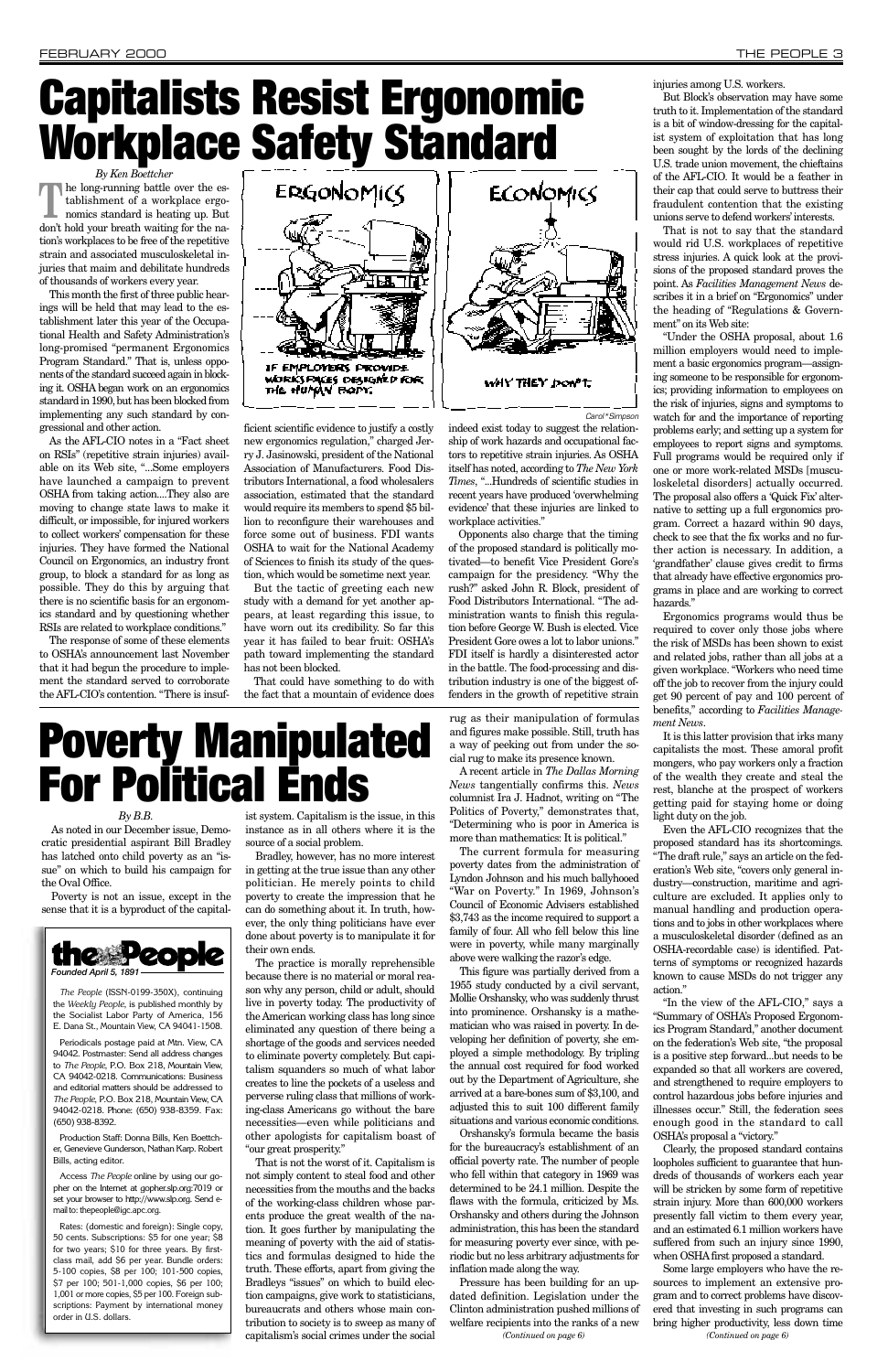The numerous summaries by capitalist news media of the leading events, developments, discoveries and inventions of the 20th century have tended to stress wars and political upheavals, on the one hand, and the enormous strides of the physical sciences, on the other. This will ever be known as the epoch in which humanity conquered the air, released the power locked within the atom and ventured into outer space. It will also be recorded as the age when a new world of physics, chemistry and biology was unveiled—a new world that held forth a promise of material abundance almost without limit, and the end of poverty.

Despite the tremendous discoveries and inventions of the physical scientists, we assert that the *leading* scientific achievement of the century, the scientific achievement that will make the epoch live forever in the memory of the human race, is a discovery outside the field of physical science. Yet it is a discovery that is absolutely indispensable if humanity is ever to consolidate its latest conquests over nature. Today, humankind stands in danger of being destroyed by its own inventions. It has become commonplace for the scientists themselves to speculate on this and to observe that social science has been outstripped by the physical sciences.

However, it is precisely in the sphere of social science that the leading discovery of this epoch was made. If the scientists do not know this, and if they weep and complain that the fruits of their intellect are being perverted to diabolic uses by militarists and ignorant politicians, it is because they themselves are so blinded by class egotism and class prejudice that they cannot see what has been under their noses almost from the beginning of the 20th century.

For the *leading* scientific and human achievement of the 20th century is De Leonism—the discovery by the great American Marxist, Daniel De Leon, of the social forms essential to a society of freedom in an industrial age. And make no mistake, it is still an *industrial* age. As *The People* observed several years ago:

"Reports on the death of industrial capitalism have been greatly exaggerated. No one can deny that computers and other technological advances in the implements of production have swept through and profoundly transformed many industries. There is no question that these advances in the means and methods of production have wiped out millions of jobs. Many of the factories and production plants that once littered the country have disappeared. Some have been torn down or abandoned. Some have been replaced by new facilities equipped with the labor-displacing computers and robots that have left millions of workers unemployed and unlikely ever again to find work at their former trades. "At the same time, however, millions of workers are still employed in the manufacturing and extractive industries dedicated to the production of commodities, whether raw materials such as coal, oil and steel, or to finished products such as cars, aircraft and apparel. They continue to turn out commodities meant to be sold for a profit. While this

may be the 'age of information,' virtually all of that information is gathered and applied to facilitate the production and disposal of finished goods on the domestic and world markets.

"In short, while technological advances have brought and will continue to bring profound changes into the industrial process, they have not and will not be used to eliminate the production of industrial products. On the contrary, they are being used to increase the quantity of manufactured goods, but to do it by intensifying the exploitation of a dwindling number of workers."

De Leonism advances the concept of industrial constituencies and industrial union councils in place of the territorial constituencies and political parliaments of class rule. It provides society with the organs of an effective democracy, hence the social instruments for ordering our economic lives in a sane and rational way, and ending the economic conflicts that breed hatred and prejudice and lead to war. It thereby brings social science abreast of physical science.

Technology's promise of abundance will continue to be an empty one insofar as the mass of humanity is concerned. The fruits of science will continue to be perverted to harmful and destructive uses until capitalism and its outmoded political institutions are replaced by socialism and the Socialist Industrial Union administration, i.e., by the De Leonist concept of a reconstructed society.



Recapitulations of a century are valuable chiefly in that they *remind us of changes,* hence of the fact that society as well as all of nature is in a state of flux. But when we look back over the immense changes of the century that is ending, and as we reflect on the revolutions in science, we must be struck most forcibly by the fact that there is one sphere in which change has been stubbornly and successfully resisted. We mean, of course, the social sphere, where the political institutions of class rule remain impervious to the general rule. The political state of today is many times larger and more powerful than what it was 100 years ago, yet the political state of capitalism in the year 2000 is essentially what it was at the end of the 19th and the beginning of the 20th centuries. Qualitatively it has not changed. De Leonism is the Marxist program for replacing these outmoded institutions with the industrial union government of socialism. For that reason, it is the foremost achievement of the 20th century, a concept that sooner or later will liberate the human race.

#### **'Ethics' and 'Necessity'** (*Daily People*, Feb. 1, 1906)

"The ethics and necessity of labor unions" was the subject upon which John F. Tobin of the AFL spoke before the Congregational ministers' meeting in Boston on the 29th of January. Mr. Tobin's address furnished cumulative evidence of the fact that the "ethics" of the unionism which he advocates is of the nature of the "snakes in Ireland" they do not exist; and that the "necessity" for such unionism is urgent—to the capitalist class.

Said Mr. Tobin, as reported in quotation marks by the *Boston Globe* of the same day:

"The trades union bases its claim for existence on the fact that the buyer and the seller of labor should occupy equal grounds....The employer declares that he has a right to receive fair profits *which is undisputed*."

"Horse fly" means horse fly, an insect that sucks up the blood of horses; "horse" means horse, a noble animal whom the horse fly torments, and who would be all the better off if there were no horse flies. He who says "horse fly" and "horse" implies the two things—provided his ethics binds him to mean what he says and to say what he means. Obviously, the ism of the man who were to say: "The horse bases his claim for existence on the fact that the horse fly and the horse should occupy equal grounds"—is an ism in which "ethics" can figure only as snakes figure in Ireland—by their absence. Such is the fix of Mr. Tobin's unionism. "Seller of labor" means the proletarian a being who is produced by a social system that lowers him from the rank of human to that of merchandise, that

which he sells being, in the last analysis, himself; "buyer of labor" means capitalist—the being, whose class brought about the system that produces the proletarian, who upholds the system and who cannot exist without the continuance of the proletarian. The ism that bases its claim for existence on the fact that the "buyer" and the "seller of labor" should occupy equal grounds, holds identical ground with the man whose ism were to declare that "the horse bases his claim for existence on the fact that the horse fly and the horse should occupy equal grounds." He who holds such language either recklessly shoots off his mouth on an important question without recking what he is talking about, or he speaks against better knowledge. No "ethics" there, in either case.

Again, the ism that were to say: "The horse fly declares that he has a right to a fair share of the horse's blood—*which is undisputed*" is unquestionably a "necessity" for the horse fly. No horse fly, either individually or as horse flydom, would otherwise than dote on such an ism. Such is the "necessity" of Mr. Tobin's unionism. The unionism that accepts as "undisputed" the declaration of the capitalist horse fly that he has a right to receive fair profits (enough proletarian blood, marrow and bone to live on) is undisputedly a "necessity" to the capitalist class; why, it is the breath in the nostrils of the capitalist horse fly.

So say we all! So know we all! So knowing and saying the awakening proletariat is organizing to cast off its back the "ethical" Tobins, together with their unionism, that is becoming so rotten ripe for overthrow that it can no longer suppress the stench of its "necessity" to capitalism.

### what is socialism?

### **A Great Discovery**

#### *A De Leon Editorial*



*Capitalism is based on the exploitation of the working class, and the "unionism" that accepts the capitalist claim to "fair profits" is unethical.*

Socialism is the collective ownership by all the people of the factories, mills, mines, railroads, land and all other instruments of production. Socialism means production to satisfy human needs, not, as under capitalism, for sale and profit. Socialism means direct control and management of the industries and social services by the workers through a democratic government based on their nationwide economic organization.

Under socialism, all authority will originate from the workers, integrally united in Socialist Industrial Unions. In each workplace, the rank and file will elect whatever committees or representatives are needed to facilitate production. Within each shop or office division of a plant, the rank and file will participate directly in formulating and implementing all plans necessary for efficient operations. Besides electing all necessary shop officers, the workers will also elect representatives to a local and national council of their industry or service—and to a central congress representing all the industries and services. This all-industrial congress will plan and coordinate production in all areas of the economy. All persons elected to any post in the socialist government, from the lowest to the highest level, will be directly accountable to the rank and file. They will be subject to removal at any time that a majority of those who elected them decide it is necessary.

Such a system would make possible the fullest democracy and freedom. It would be a society based on the most primary freedom—economic freedom.

For individuals, socialism means an end to economic insecurity and exploitation. It means workers cease to be commodities bought and sold on the labor market and forced to work as appendages to tools owned by someone else. It means a chance to develop all individual capacities and potentials within a free community of free individuals.

Socialism does not mean government or state ownership. It does not mean a state bureaucracy as in the former Soviet Union or China, with the working class oppressed by a new bureaucratic class. It does not mean a closed party-run system without democratic rights. It does not mean "nationalization," or "labor-management boards," or state capitalism of any kind. It means a complete end to all capitalist social relations.

To win the struggle for socialist freedom requires enormous efforts of organizational and educational work. It requires building a political party of socialism to contest the power of the capitalist class on the political field and to educate the majority of workers about the need for socialism. It requires building Socialist Industrial Union organizations to unite all workers in a classconscious industrial force and to prepare them to take, hold and operate the tools of production.

You are needed in the ranks of Socialists fighting for a better world. Find out more about the program and work of the Socialist Labor Party and join us to help make the promise of socialism a reality.

**"When we look back over the immense changes of the century that is ending, and as we reflect on the revolutions in science, we must be struck most forcibly by the fact that there is one sphere in which change has been stubbornly and successfully resisted. We mean, of course, the social sphere, where the political institutions of class rule remain impervious to the general rule."**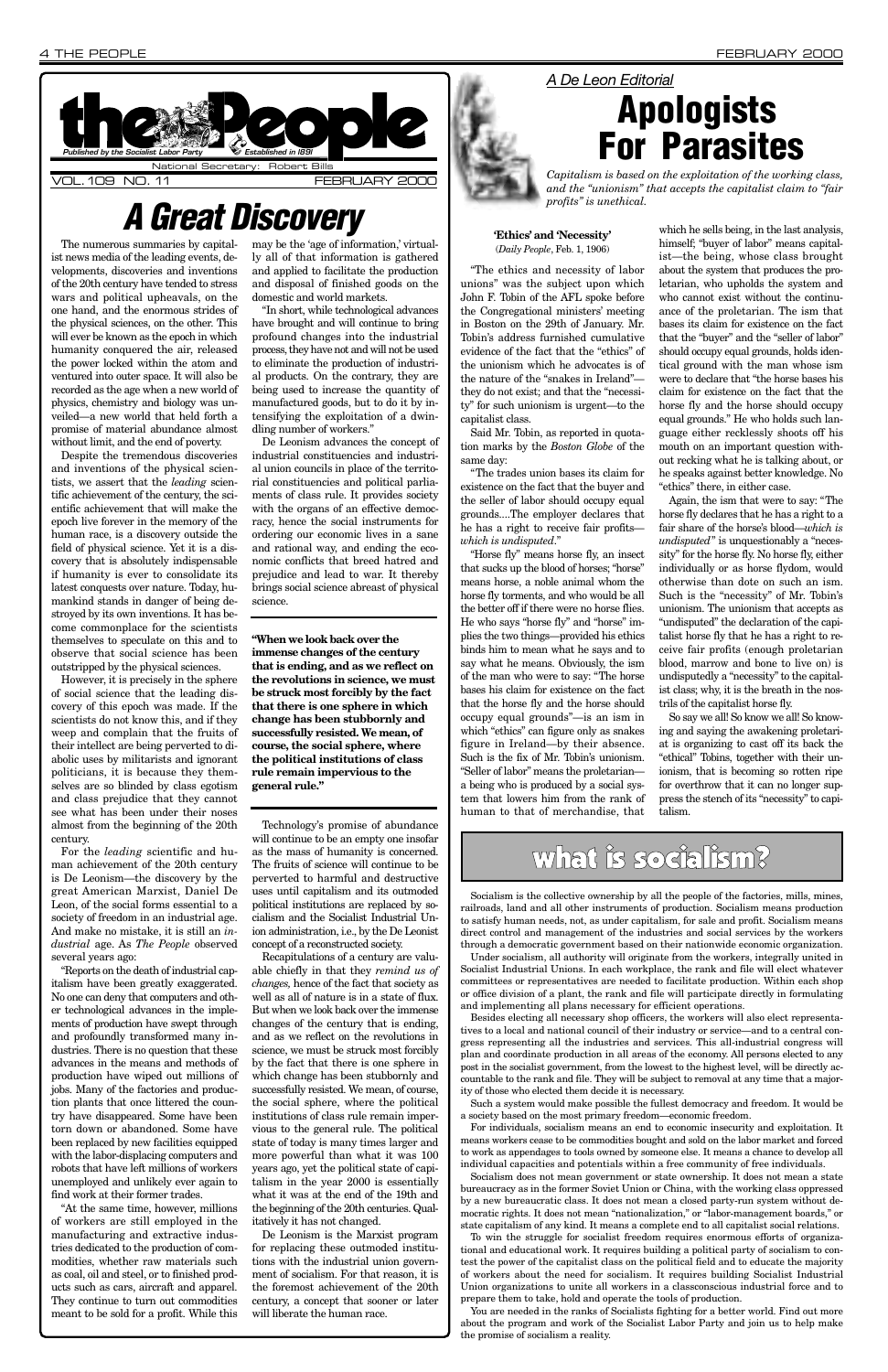#### What Is the SLP?

The Socialist Labor Party is the fourth oldest political party in the United States. In a sense, however, it may be called the second oldest because all other political parties are either out-and-out parties of capitalism or parties of reform that identify themselves with the "labor," "socialist" or "communist" label. The SLP is the only political party of the country that rejects capitalism and every effort to gloss over capitalism's imperfections with the social cosmetics of reform. No other party can make that claim.

The SLP was founded upon the principles of scientific socialism in 1890, 110 years ago. It has never deviated from these principles nor compromised them for temporary gain. It holds, with Marx, that the approaching social revolution must be accomplished by the enlightened *working class* and cannot be accomplished by a minority at the head of unclassconscious masses. To the end of educating our fellow workers to their mission and in the methods of achieving the goal of the Industrial Republic of Labor, the SLP has conducted a tireless campaign of agitation and education. It is the one and only exponent of Socialist Industrial Unionism through which the American workers must and will back up their socialist ballot and which will become the framework of the new administration—the industrial union administration.

#### Should I Join the SLP?

If you agree that the prolongation of capitalism means more wars, more exploitation, more environmental and human degradation; if you agree that society must be reconstructed on a socialist basis for progress to be the law of the future as it has been of the past; if you agree that the program of the SLP is the correct program for bringing about such a socialist reconstruction of society, then you should join the SLP and become an active member in its ranks.

At the same time, however, the SLP does not encourage the applications of persons who are carried away by momentary enthusiasm. Other organizations have done this, among them the so-called Socialist and Communist parties. In the 1920s, for example, the CP made an all-out drive for new members. It started the year, according to one report, with 10,000 members. It took in 10,000 new members. And it ended the year with—10,000 members! The SLP, of course, has nothing in common with the CP. Nevertheless, experience and common sense teach it that it should not encourage those who would join in a burst of emotion.

*The SLP does want new members*. But it wants men and women who know beforehand what the SLP stands for, and who support the party's program and principles. It wants men and women who have thought it over, and who have reached the conclusion that the Socialist Industrial Union program of the SLP is the way to socialist freedom.

Among the nonmember readers of *The People* there are unquestionably many who, as far as general understanding and conviction are concerned, have the qualifications for SLP membership. More are in the process of acquiring these qualifications all the time as they build up the store of knowledge that scientific socialism imparts. Those who do should apply for membership. Not only are they wanted, they are needed to strengthen the SLP and to ensure its future.

#### What Are the Membership Requirements?

SLP membership requires, among other things, a grasp of the class struggle and its implications. This, in turn, requires an understanding of basic and elementary Marxian economics, as, for example, what *wages* are, what determines the *value* of commodities and how the capitalists exploit wage labor through the extraction of *surplus value*. This knowledge is available in the pamphlets of the party and other

literature included in the party's New York Labor News catalogue. The party also prints *Socialism for Beginners*, a brief statement on how to go about studying socialism and what to read. The New York Labor News catalogue and *Socialism for Beginners* are supplied free to interested persons, or may be downloaded from the SLP's Web site (www.slp.org).

The age limit for SLP membership is 18, but the party encourages youths under 18 to attend its activities and to participate in its work, especially in the vital work of distributing SLP leaflets and *The People*.

Dues in the SLP are nominal. The first month's dues are free and there is no initiation fee.

In states where there are SLP subdivisions, new members become members of sections (local SLP organizations) having jurisdiction. In states where the party is not yet organized, new members would be "national members-at-large," that is, they would come directly under the jurisdiction of the national organization.

#### Does the SLP Manage Its Affairs Democratically?

Yes. The SLP is a democratic organization. The highest authority in the party is its own enlightened membership. Furthermore, the democracy of the SLP is not a "paper democracy." It is a living principle that the membership guards jealously. Efforts have been made to short-circuit SLP democracy, reduce it to absurdity and by such means to disrupt the party. They have failed. But, whenever they have been attempted they have brought home anew the vital lesson that the party's principles are safe from serious internal attack only under a system of collective decision making and of membership enlightenment on the facts.

One safeguard of the SLP's democracy is its Constitution, which, among other things, declares that all of the following acts of the National Convention shall be submitted to the membership for a general vote and shall not be effective until thus approved:

"1. All Constitutional changes.

"2. All resolutions and statements setting forth party policy, position or analysis of political and/or theoretical questions.

"3. Election of National Officers. [There are three: A National Secretary, a Financial Secretary and Editor of *The People*.]

"4. Election of NEC members. [The National Executive Committee has seven members.]"

The membership referendum, or general vote of the party's whole membership, is the most important safeguard of SLP democracy. "As nothing of any importance can be done in the party without a referendum vote," De Leon said, "such a thing as rule from above has no ground to stand on."

#### What Duties and What Rights Do SLP Members Have?

In many respects, rights and duties are the obverse and reverse of the same coin.

Members of the SLP have the *right* to make, speak to and vote on any motion at their section's meetings. Members of one section who are visiting another section also have the right to speak to motions before that section, though visitors have no right to make or second a motion before another section and may be excluded from that section's meeting under certain circumstances, as when the section they are visiting goes into executive session to consider some matter of exclusive concern to that section.

At the same time, members have the *duty* of attending the meetings of their own sections where the rights mentioned may be exercised. In the end, SLP democracy depends on the participation of its members in the decision-making process.

While members have the right to make, speak to and vote on motions, they also have the obligation of complying with the decision reached. Democracy, after all, involves more than the rights of individuals and minorities to be heard and to participate in the decision-making process. It involves a willingness to be bound by the decisions once reached by democratic means.

Where important disagreements cannot be resolved at the section level, members have the right to appeal against them to the party's National Executive Committee. In the meantime, however, members are expected to comply with the decisions reached.

Members also have the right to stand for elective office within the section or within the party once they meet the basic eligibility requirements, which range from six months to two years of membership in continuous good standing. At the same time, members who accept election to office have the duty of discharging the responsibilities of that office. The membership who elects the officers has the right to expect this from those they elect. The primary *duty* of every member of the SLP is to keep her or himself in good standing before the organization by paying their dues regularly and promptly, or by requesting the exemption from dues payments to which they are entitled in cases of unemployment, financial hardship or illness. Members who fail to maintain their good standing forfeit their rights and risk their membership.

#### What Does Discipline in the SLP Mean?

In an excellent summation of this point, De Leon once wrote:

"In a political party of socialism the

# **Why YOU Should Join the SLP!**

The Socialist Labor Party was organized on its present basis as a militant party of Marxian socialism in 1890. This year of 2000 therefore marks the 110th anniversary of the party.

The Socialist Labor Party was the out-

growth of the Socialistic Labor Party, which was organized in 1876–1877. That party, in turn, was a development of various movements that traced back (indirectly) to the work of Socialists in unions and in the American branch of the International Workingmen's Association founded by Karl Marx.

On a lineal basis, the SLP can trace its origin back to 1876. On a collateral basis, it can trace its origin back to, say, 1868–1869, when Frederick Sorge, a friend of Marx and Frederick Engels, worked for the affiliation of the National Labor Union to the International.

#### Propaganda vs. Action

But such a search for origins is of more academic interest than social. The fact remains that the SLP of today originated in 1890 when its ranks were joined by Daniel De Leon.

One historian of the SLP has stated that the old Socialistic Labor Party was considered a "party of propaganda" by its members "who wanted it to remain forevermore a 'party of propaganda' and endorse whatever radical movement might spring up." In this "propaganda" party confusion reigned supreme, much as it reigned (and still reigns) in the so-called Socialist Party of a

later period.

De Leon's 1890 entry into the party was followed by emphasis on socialist *action*. De Leon, a Columbia University lecturer on international law, brought the message of socialism to the streets of New York City and insisted upon the need for challenging capitalism at the polls.

*The People* was founded soon after De Leon's entry into the party, with Lucien Sanial as editor. About that time, the party sent De Leon on an organizing tour that took him to the Pacific Coast and back. The result was a knitting together of the party's units and the real beginning of the party as a militant party of Marxian socialism. De Leon then became Sanial's assistant and assumed the editorship of *The People* when Sanial's failing eyesight forced him to resign the post in 1892.

### The Opposition Within

The spirit of action injected into the party by De Leon was not in itself sufficient to make the SLP *the* party of socialism. Indeed, that spirit was welcomed by some antisocialist elements within the party for its value in promoting the growth of the party as an institution. These elements were soon disillusioned.

De Leon was not interested in an insti-

tution. He was concerned with the task of abolishing capitalism and of establishing socialism. He knew that numbers were not enough and that the party's members and other supporters must have a goal, a method of reaching it, and a plan for the establishment and operation of the socialist society.

The story of De Leon's and the party's struggle with antisocialist elements is an integral part of the history of socialism. In retrospect, it may be said that the struggle was fortunate in that it emphasized the need to clarify the issues involved. Certainly, the struggle sharpened De Leon's awareness of the need for Marxian soundness and drove him on to an examination of society and of social forces that culminated in the great discovery of Socialist Industrial Unionism.

### Revolutionary Milestones

*Revolutionary Milestones*, an out-ofprint SLP pamphlet, tells the story of the *(Continued on page 7) (Continued on page 7)*

# **Socialist Labor Party Marks 110th Anniversary**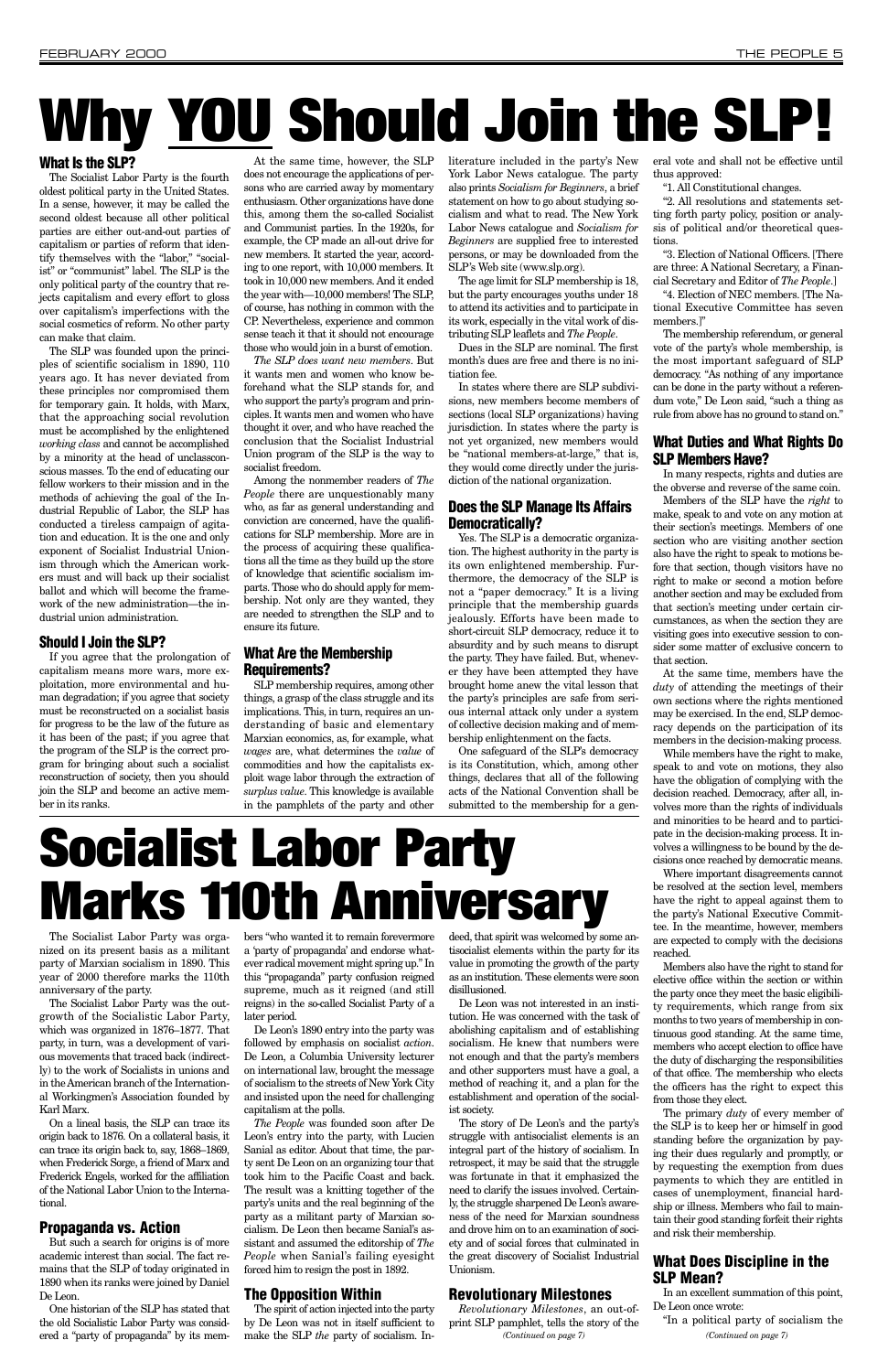ism nurtures it and tinkers with its definition.

Hence, the Census Bureau, other federal agencies, professors and doctors of so-called sociology, and the National Academy of Sciences/ National Research Council are engaged in laborious and contentious deliberations over the definition of poverty.

For example, John Cogan of Stanford University dissented from the NAS/NRC panel, charging the rest with trying to set government policy. Dr. Franklin D. Wilson defended the panel's conclusions, stating, "Panel members know that politics is ultimately going to determine what the [poverty] line is." Dr. David Murray of the independent STATS research organization declared that, "No one can put their finger on the extent of poverty in America because there has never been a consensus from all con-

cerned groups on how to measure it." Prof. Charles Clark of St. John's University noted that, "It is laughable that the poverty rate in the U.S. is based on a food budget from the 1950s." Dr. Robert M. Hauser of the University of Wisconsin waded into this fray with the thought that if the definition of income includes "the earned income tax credit, Section 8 housing

assistance and food stamps, then government programs are moving many people above the poverty line. We are changing the composition of who is poor in this country. They are more apt to be the working poor."

This is the rub. As Hauser explains: "Politically, there are people who don't want more attention paid to working people who don't have adequate incomes." To this Dr. Clark adds: "Now we are into the politics of self-reliance. It is embarrassing for the most industrialized, well-fed nation in the free world to have large concentrations of people in poverty....It can be safer, politically, to live with the status quo than make dramatic changes to the formula."

The reference to "the politics of self-reliance" is a euphemism for the dramatic cuts in welfare benefits enacted under the Clinton administration that has pushed millions into low-paying service sector jobs that provide inadequate wages to meet the bare necessities of life. The political "chickens" of that legislation have come home to roost.

category—the working poor—to fill the proliferating low-paying service jobs. Additionally, the continuing erosion of working-class living standards, the further degeneration of the traditional family and changes in essential technology are also contributing factors. While socialism reveals the means to abolish poverty, capital-*(Continued from page 3)*

and thus higher profits. Their opposition is not to a program, but instead may be read as opposition to an *OSHA-mandated* program. For this element, Charles N. Jeffress, assistant secretary of labor in charge of OSHA, had some harsh words when the standard was proposed last November. "You cry wolf about ergonomics," said Jeffress, "while at the same time investing in ergonomic programs ....Have you no shame? Do you not care about the reputation for misrepresentation that you are creating for your corporations?"

The capitalist owners of the nation's industries and services have long fought such a standard, with many still maintaining that it is either unnecessary or will cost them so much that it will "endanger jobs" by forcing some companies out of business. OSHA it-

self has dutifully towed this line for years. It has been complicit from its start in putting profits first and human health and safety last as an agency of the capitalist state.

The business unions, too, accept the unwritten premise of that class and its state: they recognize the "right" of capitalists to exploit workers to make a profit and stay in business; hence, their right to treat workers as commodities. That means treating workers as replaceable and deserving of only the most marginal protections to their health and safety. Having accepted these premises, procapitalist unionism has recourse only to the "good will" of the notoriously amoral capitalist class, whose primary aim in life is the pursuit of profit.

Workers have never received any real or lasting relief from workplace hazards or dangers as a result of the

legislative action of the political representatives of the capitalist class. OSHA has always been more bark than bite, thanks to effective capitalist-class control of the political state and all its agencies of funding and coercion. Its biggest enforcement actions are merely window-dressing for its lack of action overall.

Reversing and ending the growing risks to health posed by repetitive stress disorders and all other occupational diseases and injuries will require that another actor step onto the stage. An industrially organized working class is needed to take, hold and operate the means of life and effect a complete redesign of many of the tools used and processes followed in capitalist industry. Real safety on the job requires production for human needs and use rather than for private profit, and democratic control over the ends and means of production.

#### *(Continued from page 3)*

## **. . . Billions Squandered**

# **. . . Poverty Manipulated**

"the government's official committee on data protocols, which evolved into the American National Standards Institute, recommended a four-digit standard."

"By 1988 ANSI was recommending that four-digit dates be used exclusively. That same year, the government's National Institute of Standards and Technology called for a four-digit format, and explicitly warned of the millennium bug."

Still the capitalist owners of industry did not listen, and government failed to implement any regulations that may have forced them to do something about the problem.

The major players in the com-

Within class-divided society, conflicting material interests lurk behind every political issue. With the current euphoria over profits among the capitalist class, poverty is on the back burner. That the number of people who live below the official poverty line has risen from the 1969 level of 24.1 million to a 1998 level of 34.5 million, as measured by current standards, is cause for alarm. According to Dr. Murray, when it comes to measuring poverty, "No president wants to have the poverty rate go up 50 percent on his watch ....the poverty formula and what to do with it becomes a political football. Various groups are trying to control what goes in or is left out." Upon the arid plains of capitalist politics stands a growing monument to the system: *poverty.* It continues to grow as a result of the workings of the system. In the words of Marx and Engels, "The modern laborer...instead of rising with the progress of industry, *(Continued on page 8)*

puter industry also missed the boat, thereby compounding the problem. "If there is a private sector villain of the piece," Kuttner observed, "it is of course Microsoft. The early universal operating system, Microsoft's DOS, came into widespread use in the early 1980s. It used a two-digit date format." Microsoft continued the two-digit date format with its Windows operating system in the 1990s, selling millions of copies of an operating system doomed by the millennium bug. To continue the twodigit date format was cheaper than pushing for the conversion to a four-digit format, so the problem marched on.

Capitalism may have solved the worst of its Y2K problems in its last-ditch \$600-billion effort over the past year or so to avoid a millennial cataclysm. Or it may simply have lucked out so far, with few bothersome failures recorded to date on systems that weren't fixed. Either way, the risk of those failures worldwide was one that only a planless, class-ruled economic dictatorship like capitalism would even consider taking.

Only a fundamentally different type of social and economic system can avoid the kind of calamity the Y2K bug could have been, and the monumental waste that it was—a socialist society, freed from what Karl Marx once referred to as "the furies of private interest" that now control the world's industries and services.

**ceived by the Monday preceding the third Wednesday of the month.**

#### **OREGON**

#### **Portland**

**Discussion Meetings—**Section Portland holds discussion meetings every second Saturday of the month. Meetings are usually held at the Central Library, but the exact time varies. For more information please call Sid at 503-226-2881. The general public is invited.

### activities **Activities notices must be re-**benefit of the National Executive

**PENNSYLVANIA**

#### **Philadelphia**

**House Party—**Section Philadelphia will host a house party for the

Committee Banquet fund. The house party will be held on Sunday, March 12, from 2–5 p.m., at the home of George Taylor, 7467 Rhoads Street, Philadelphia. Speaker: Matt Keeley. For more information call 216-673-1170 or e-mail slpphilly@aol.com.

#### **WISCONSIN**

**Discussion Meetings—**Section Milwaukee will conduct discussion meetings at the Milwaukee Public Central Library, first floor meeting room, 814 W. Wisconsin Ave., Milwaukee. The meetings will be held from 2–4 p.m. on the following Sundays: Feb. 6, March 5 and April 9.

## **Need Socialist Education.**



### **Support the SLP's Socialist Education Fund**

| Yes! I want to help support the SLP. Enclosed please |  |
|------------------------------------------------------|--|
| find my contribution of \$                           |  |

|                                                                                                                                                                                                                                     | NAME <b>NAME</b> |           |  |  |
|-------------------------------------------------------------------------------------------------------------------------------------------------------------------------------------------------------------------------------------|------------------|-----------|--|--|
| ADDRESS APT.                                                                                                                                                                                                                        |                  |           |  |  |
| <b>CITY</b> Exercise the contract of the contract of the contract of the contract of the contract of the contract of the contract of the contract of the contract of the contract of the contract of the contract of the contract o |                  | STATE ZIP |  |  |
| [ ] Please send a receipt. (Contributions are not tax deductible.) Please do not mail<br>cash. Make your check/money order payable to the Socialist Labor Party. Send to:                                                           |                  |           |  |  |
| Socialist Labor Party, P.O. Box 218                                                                                                                                                                                                 |                  |           |  |  |
| Mountain View, CA 94042-0218                                                                                                                                                                                                        |                  |           |  |  |

#### *(Continued from page 1)*



## **Safety Standard**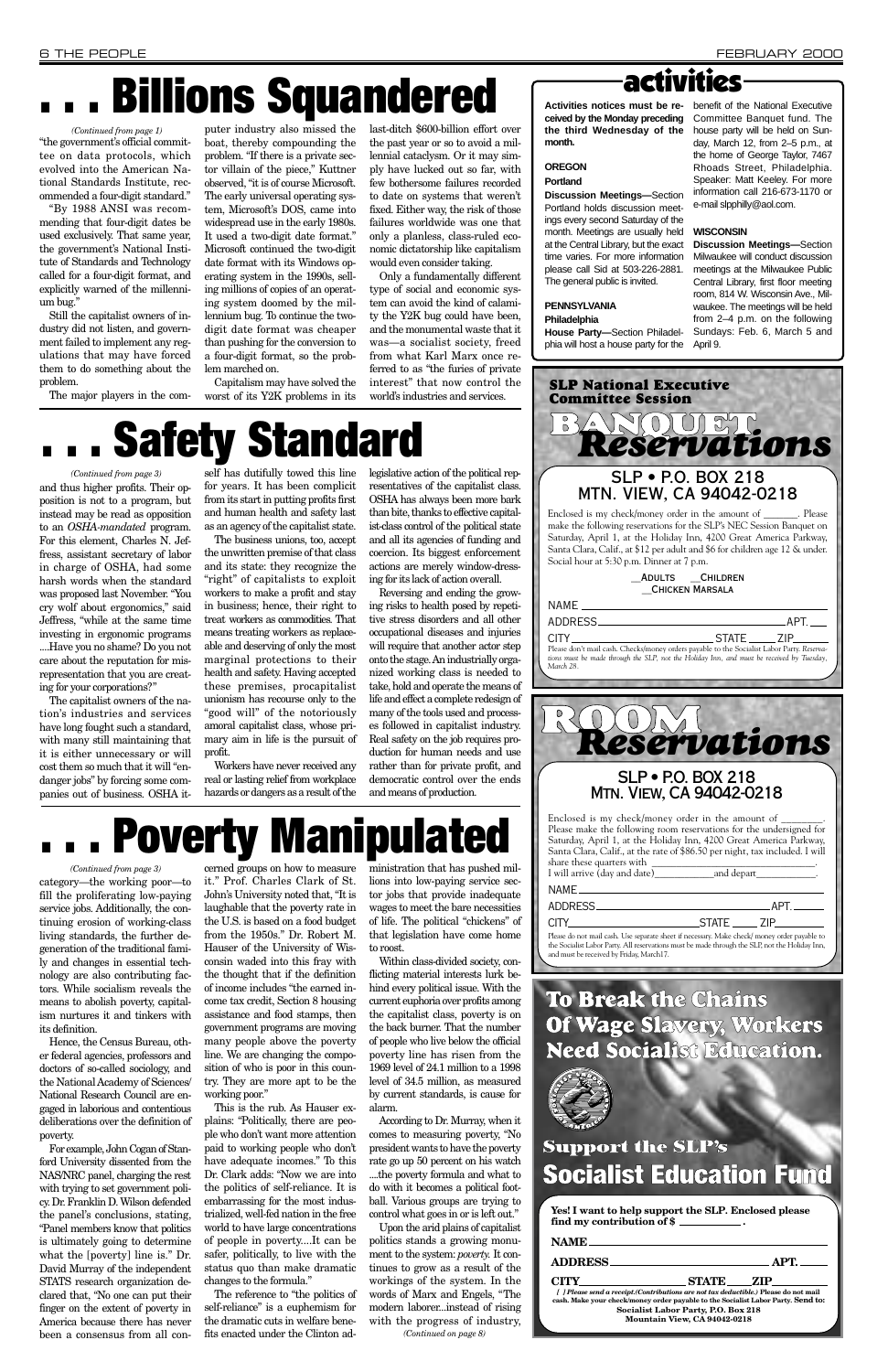One of the most chilling accounts of all for 1999 was of a 14 year-old student in Seattle who clubbed a 50-year-old homeless man with his skateboard, robbed him and then stabbed him to death with a pocket knife. The kid then proudly boasted to friends about killing a "bum."

Also in Seattle, three teenagers killed a homeless 46-year-old man who was just trying to sleep under an overpass. One of these young murderers boasted to friends, "Let's just say there's one less bum

on the face of the Earth."

In Chicago, a homeless man was set on fire while sleeping on a park bench and sustained thirddegree burns on 20 percent of his body—one of the "fortunates" who survived.

John Urquhart of the King County sheriff 's office in Washington State. The homeless are undoubtedly singled out, he said, because they are available, nameless and condemned as "throwaways of society."

In Denver, five homeless were beaten to death and at least two beheaded. In Richmond, Va., a homeless man was beaten to death, beheaded and the head placed for display on a bridge a mile away.

Michael Stoops, who is a community organizer for the NCH, often speaks at high schools and queries the students on their attitudes toward the homeless. Invariably they reply that these people are bums and drunks who were too lazy to work. Stoops noted, "We're obviously sending a message to our young people that homeless people are not worthy of their respect."

This attitude was echoed by

In New York City, where youths had been setting fire to homeless people, a comprehensive survey of violence against the homeless was conducted in 1994. It found that 80 percent of homeless persons had been victims of violent criminal acts.

What better witness can there be for the establishment of a sane socialist society than viewing the cruelties that capitalism engenders in its own society? Not only does capitalism create "throwaway people," but it corrupts and distorts the minds of the young, thus training them for the dog-eatdog society that they will soon be entering as adults. Under socialism, people matter, life is sacrosanct, and cooperation and helpfulness to others take the place of violent, cut-throat competition. Which society would you prefer for yourselves and for your children?

SLP's development in basic terms. The recorded "milestones" will seem unimportant to people whose idea of socialism has been formed by the reformistic mishmash of the so-called Socialist and Communist parties. They are, however, true milestones in the progress of socialist thought and action, or, to use another simile, true foundation

stones of socialism.

The first "milestone" was "Americanizing the movement." The old Socialistic Labor Party was largely a German party, which was under the control of German immigrants who slavishly followed the tactics of the German Social Democratic Party and who held America and the American workers in contempt. This issue now has a mere historical importance within the SLP, but,

in various manifestations, it still affects the growth of socialism. For example, the SP, in the name of "socialism," attempted to tie the American and other workers to the tactics and goals of "successful" "socialist" parties in England and Germany, while the CP kowtowed to every twist and turn of the former Soviet Union.

Other "milestones" in the 110 year history of the SLP include:

•The struggle against capitalism's craft unionism;

•The struggle for proletarian discipline, i.e., the building of a party that is clear on its goal and the tactics needed to reach it;

•The struggle for revolutionary clarity and against the debilitating distraction of reform;

•The struggle for party ownership and democratic control of the party's press;

•The struggle against "social patriotism"—meaning no truce be-

tween the classes and complete clarity on the meaning and implications of the class struggle;

•The struggle for free immigration and against racism (a point affecting class solidarity);

•The struggle for Socialist Industrial Unionism and against anarcho-syndicalism;

•The struggle against political parties disguised as religion;

•The struggle against Stalinism and other "socialist" and "communist" pretenders.

#### USA **NATIONAL**

#### The SLP's Experience

Each "milestone" represents a thorough Marxian analysis of the indicated subject and an advance in the SLP's understanding of social forces. Together, they add up to the experience of 110 years.

**CHICAGO** SLP, P.O. Box 642, Skokie, IL 60076-0642.

> This experience is available to the workers of America, and of the

world, once they are determined to

end capitalism and to build the socialist society.

Indeed, it may be said with all factors in mind that the lessons imparted by this experience are a necessity if the workers are to avoid entanglements with movements and ideas that are bound to entrap them still more in the meshes of capitalism and statism.

In the year 2000, as in 1890, and as in all the years between, the Socialist Labor Party urges the workers and all other forward-looking persons to study the socialist alternative to capitalism and statism and to join with it, as De Leon did in 1890, for the socialist reconstruction of society.

#### SLP, 506 Hunting Hill Ave., Middletown, CT 06457. Call (860) 347-4003. 0034. (650) 938-8370. SEABROOK, N.H.

#### **NATIONAL** HEADQUARTERS

"First, the discipline of obedience to facts, and obedience to the rules and regulations that the facts prescribe for the realization of the socialist aim. This is the discipline of education. It is not, nor can it be, produced by party legislation. It is the product of correct training. Necessary to it are unity of purpose, unity of method. The socialist movement cannot be all things to all men; it can be only one thing, and to only one class—the working class.

vived violent attacks. And these were only those who made the news reports. *(Continued from page 2)*

"Second, discipline also implies the power of the party to visit with censure or expulsion as punishments, infractions or offenses against the party's rules or principles. Rigid adherence to party principle and tactics being necessary to socialist success, transgressions against the party must be met with punishment according to the gravity of the offense. Membership in the party being voluntary, and the discipline being selfimposed, he who subscribes to the party's ethics does so, not as one yielding submission to imposed authority, but as one bowing to the necessity and desire of maintaining strict adherence to principle and for orderly government in party affairs.

"Discipline in this, its twofold application, is a recognition that knowledge is power and that in union is strength."

This explanation of socialist discipline is simple and clear. And it is fitting that De Leon should note as the *first* application of discipline in a party of socialism *obedience to the facts and the rules and regulations that the facts prescribe for the realization of the socialist aim*. To nonmembers, this vital "discipline of education" is not as self-evident as the discipline which manifests itself in the censure, suspension or expulsion of members who commit offenses against the party and party principle. Both applications of discipline are necessary, but where the members keep themselves informed on the facts, on the principles and program of socialism, and on the necessity to adhere to the principles and program without swerving, it is rarely necessary for the party to invoke its power to punish infractions.

#### I Believe I Am Ready for Membership in the SLP. How Do I Proceed?

Assuming that you live in a community where there is a sec-

tion of the party, you should secure an application form from that section. The application form poses a series of seven questions. They are not trick questions, but questions which afford applicants the opportunity to affirm their convictions concerning the correctness of socialist principles and the program of the party. The application must be endorsed by a party member and submitted to the section. The application is then reported to the section and voted upon.

If you do not live near a section, you can secure a membership application form by writing to the National Headquarters. The National Executive Committee acts on all such applications.

word discipline has its twofold application. *(Continued from page 5)*

> Any interested person may also write to the National Headquarters for the SLP's membership packet, which, among other things, includes a copy of the party's Constitution, a booklet that explains SLP membership in more detail and, of course, a membership application form. Interested readers should mail their request to:

> > Socialist Labor Party P.O. Box 218 Mtn. View, CA 94042-0218

Be sure to specify that you want the SLP Membership Packet.

#### HEADQUARTERS NATIONAL OFFICE, SLP,

P.O. Box 218, Mtn. View, CA 94042-0218; (650) 938- 8359; fax (650) 938-8392; e-mail: socialists@igc.org; Web site: www.slp.org.

#### AKRON, OHIO

Call (330) 864-9212.

#### ALBANY/ SCHENECTADY, N.Y.

SLP, P.O. Box 105, Sloansville, NY 12160-0105.

#### CLEVELAND

Robert Burns, 9626 York Rd., N. Royalton, OH 44133. Call (440) 237-7933. e-mail: j..oneil@worldnet.att.net.

CORPUS CHRISTI, TEX. Call (512) 991-0287.

DALLAS Call Bernie at (972) 458-2253.

#### DENVER

For SLP information, call (303) 426-5108.

#### DULUTH For information, call Rudy Gustafson at (218) 728-3110.

EASTERN MASS. Call (781) 444-3576.

HOUSTON Call (713) 721-9296.

LARAMIE, WYO. e-mail: portage@uwyo.edu.

MIAMI Call (305) 892-2424.

### MIDDLETOWN, CONN.

MILWAUKEE

NEW LONDON, CONN.

447-9897.

Call (516) 829-5325.

#### OAKLAND, CALIF.

SLP, P.O. Box 70034, Sunnyvale, CA 94086-0034. Call (650) 938-8370. OCEANSIDE, CALIF. Call (760) 721-8124.

PHILADELPHIA

SLP, 1563 W. Rogers St., Milwaukee, WI 53204- 3721. Call (414) 672-2185. SLP, P.O. Box 31045, Wallingford Station, Seattle, WA 98103.

#### SLP, 3 Jodry St., Quaker ST. PETERSBURG, FLA. Call (727) 321-0999.

PORTLAND, ORE.

Hill, CT 06375. Call (203) NEW YORK CITY SOUTH BEND, IND. Jerry Maher, 211 S. Michigan St., #505, South Bend,

226-2881.

mento, CA 95812. SAN FRANCISCO/ SAN JOSE

Sunnyvale, CA 94086-

Call (603) 770-4695.

SLP, P.O. Box 28732, Philadelphia, PA 19151. Call (215) 233-3056. e-mail: AUSTRALIA Brian Blanchard, SLP of

#### SEATTLE

#### slpphilly@aol.com. **PITTSBURGH** Call (412) 751-2613. PONTIAC, MICH. Call (810) 731-6756. Australia, 58 Forest Rd., Trevallyn, Launceston, Tas-CANADA

IN 46601. Call (219) 234-

2946.

SLP, P.O. Box 4951, Portland, OR 97208. Call (503) SACRAMENTO, CALIF. SLP, P.O. Box 2973, Sacra-SLP, 1550 Laperriere Ave., Ottawa, Ont., K1Z 7T2. Call Doug Irving at (613) 728- 5877 (hdqtrs.); (613) 226- 6682 (home); or (613) 725- 1949 (fax).

# directory **. . . . . . . Join the SLP!**

S.W. VIRGINIA Thad Harris, P.O. Box 1068, St. Paul, VA 24283-0997. Call (540) 328-5531. Fax (540 ) 328-4059.

#### WILKES COUNTY, N.C. e-mail: DarrellHKnight@ aol.com.

SLP, P.O. Box 70034, aby, BC, V5H 4M9. Call J. VANCOUVER SLP, Suite 141, 6200 Mc-Kay Ave., Box 824, Burn-Minal at (604) 526-3140. *(Continued from page 5)*

mania 7250, Australia. Call 0363-341952.

**. . . SLP Marks 110th**

**. . . Homeless**